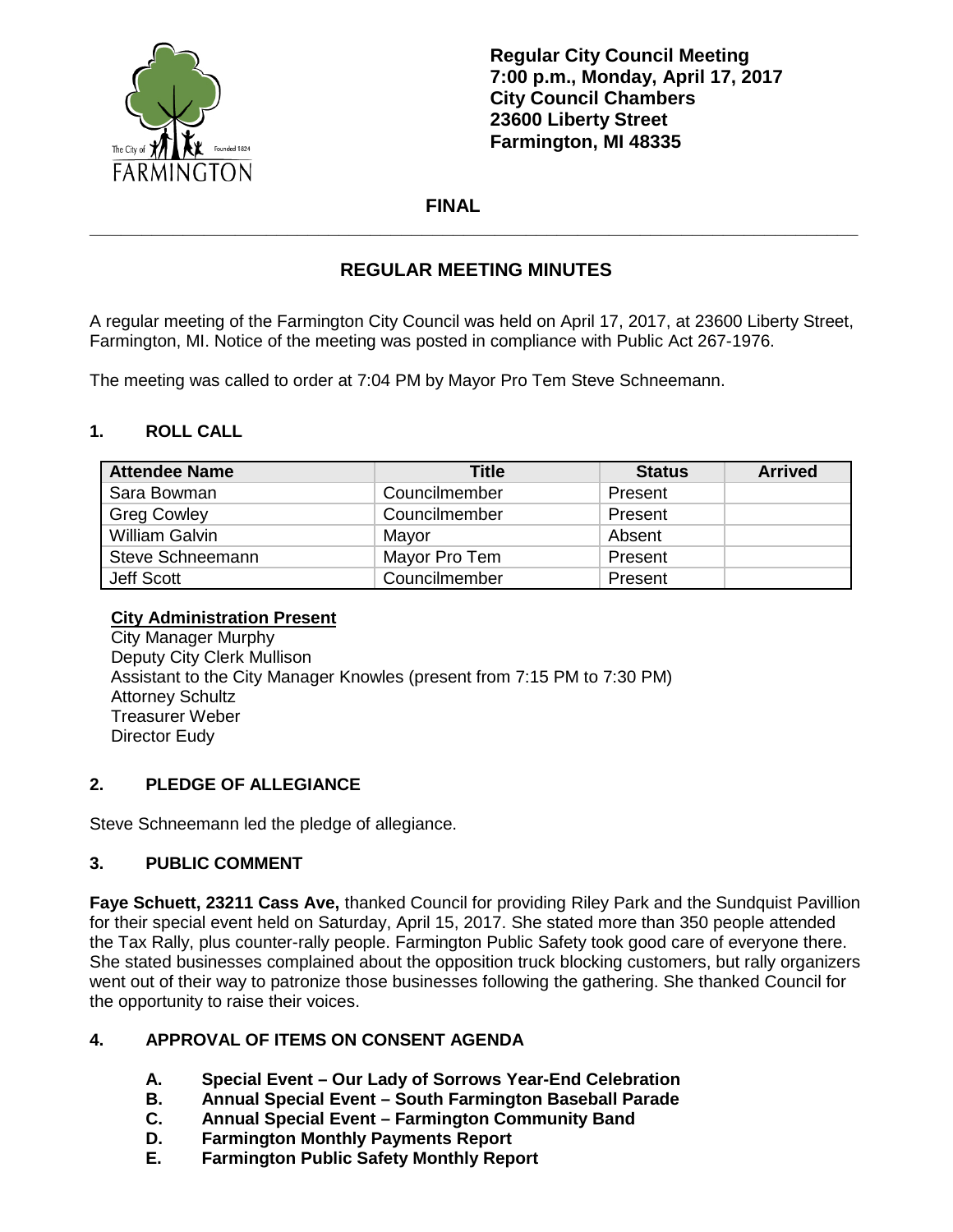## **F. Minutes of the City Council**

- 1. Special March 20, 2017
- 2. Regular March 20, 2017
- 3. Regular April 3, 2017

| <b>RESULT:</b>   | <b>APPROVED [UNANIMOUS]</b>       |
|------------------|-----------------------------------|
| <b>MOVER:</b>    | Cowley, Councilmember             |
| <b>SECONDER:</b> | Bowman, Councilmember             |
| AYES:            | Bowman, Cowley, Schneemann, Scott |
| <b>ABSENT:</b>   | Galvin                            |

## **5. APPROVAL OF REGULAR AGENDA**

**Move to approve the agenda as amended, tabling Item No. 6A, Miss Farmington Pageant Update, and removing Item No. 7B, Consideration to Amend Traffic Control Order – Shiawassee between Grand River and Farmington Road.**

| <b>RESULT:</b>   | <b>APPROVED AS AMENDED [UNANIMOUS]</b> |
|------------------|----------------------------------------|
| <b>MOVER:</b>    | Scott, Councilmember                   |
| <b>SECONDER:</b> | Cowley, Councilmember                  |
| AYES:            | Bowman, Cowley, Schneemann, Scott      |
| <b>ABSENT:</b>   | Galvin                                 |
|                  |                                        |

## **6. PRESENTATION/PUBLIC HEARINGS**

### **A. Principal Shopping District Special Assessment Renewal Public Hearing**

**Motion to open public hearing to receive comment on the Special Assessment Renewal.**

| <b>RESULT:</b>   | <b>APPROVED [UNANIMOUS]</b>       |
|------------------|-----------------------------------|
| <b>MOVER:</b>    | Bowman, Councilmember             |
| <b>SECONDER:</b> | Scott, Councilmember              |
| AYES:            | Bowman, Cowley, Schneemann, Scott |
| <b>ABSENT:</b>   | Galvin                            |
|                  |                                   |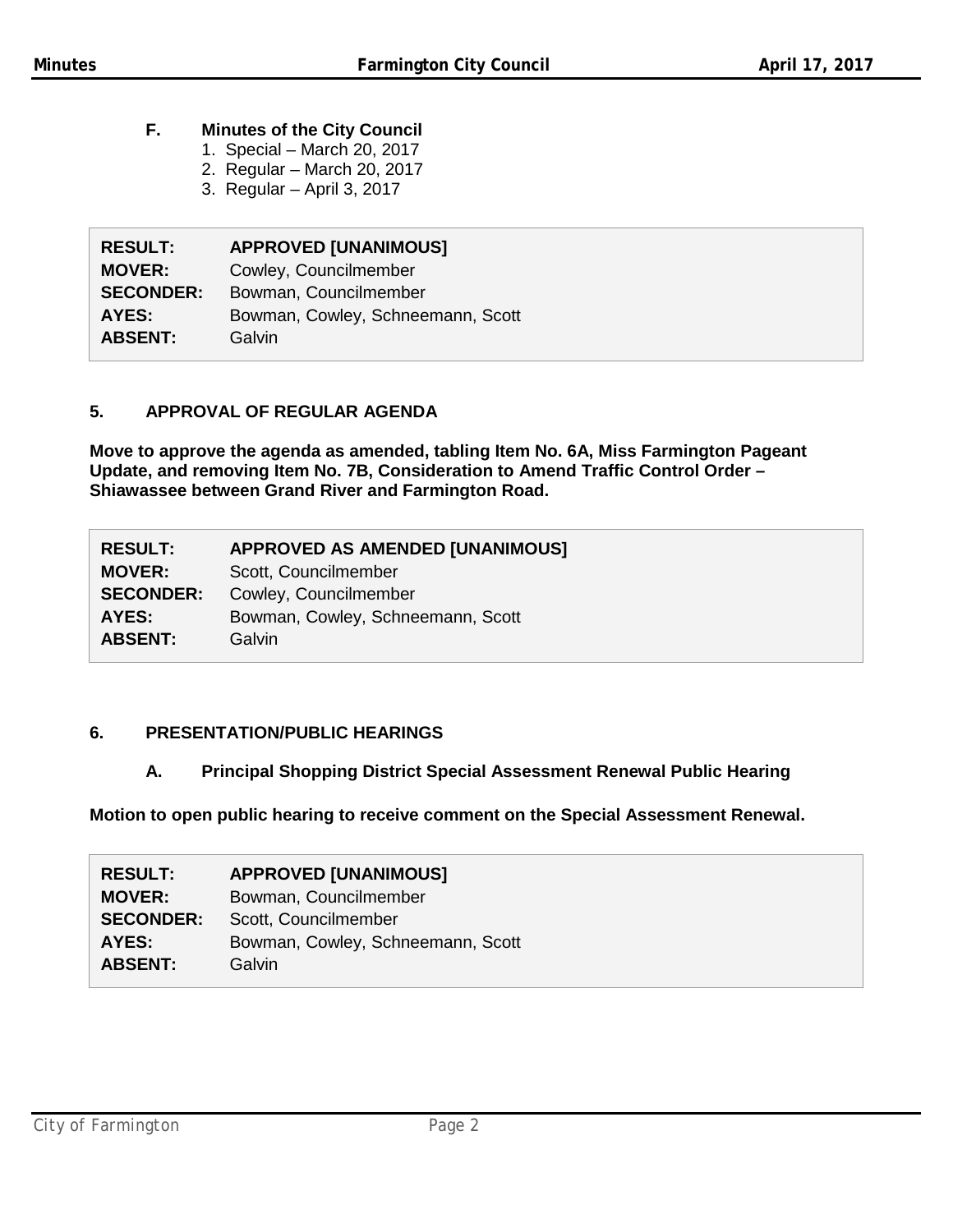No public comment was heard. Murphy noted that three letters from businesses all opposed to renewal had been received. Council was provided with copies of letters dropped off on day of meeting.

### **Motion to close public hearing.**

| <b>RESULT:</b>   | <b>APPROVED [UNANIMOUS]</b>       |
|------------------|-----------------------------------|
| <b>MOVER:</b>    | Cowley, Councilmember             |
| <b>SECONDER:</b> | Bowman, Councilmember             |
| AYES:            | Bowman, Cowley, Schneemann, Scott |
| <b>ABSENT:</b>   | Galvin                            |

### **7. NEW BUSINESS**

### **A. Consideration to Adopt Resolution to Reestablish the Principal Shopping District Special Assessment for a Five-Year Period**

City Manager Murphy turned presentation over to Assistant to the City Manager Annette Knowles. Knowles reiterated the details of the Principal Shopping District Special Assessment renewal. The Assessment is used primarily for maintenance and marketing related expenses included for projects in the DDA's annual work plan and budget. The recommended renewal is for a five year period with amounts beginning at \$180,000 for the first year, increasing incrementally each year over a five year period. The five year renewal is the maximum that can be asked by State law. DDA will be asking for lesser funding in their annual budget because of the two mil levy.

Cowley spoke as a resident and business owner and expressed support for the renewal of the PSD Special Assessment.

Bowman asked about how the PSD impacted both residents and businesses. Knowles responded the special assessments can only be levied on businesses. She advised all residents within the PSD were also notified even though they will not be assessed.

Schneemann spoke about the residents' confusion in the allocation of the PSD assessment. He advised that he might have to recuse himself because a property in which he has ownership interest was erroneously included in the Special Assessment Roll. Attorney Schultz questioned Knowles about the circumstances and then agreed.

**Motion to recuse Mayor Pro Tem Schneemann from vote on Principal Shopping District Special Assessment due to residential property conflict.**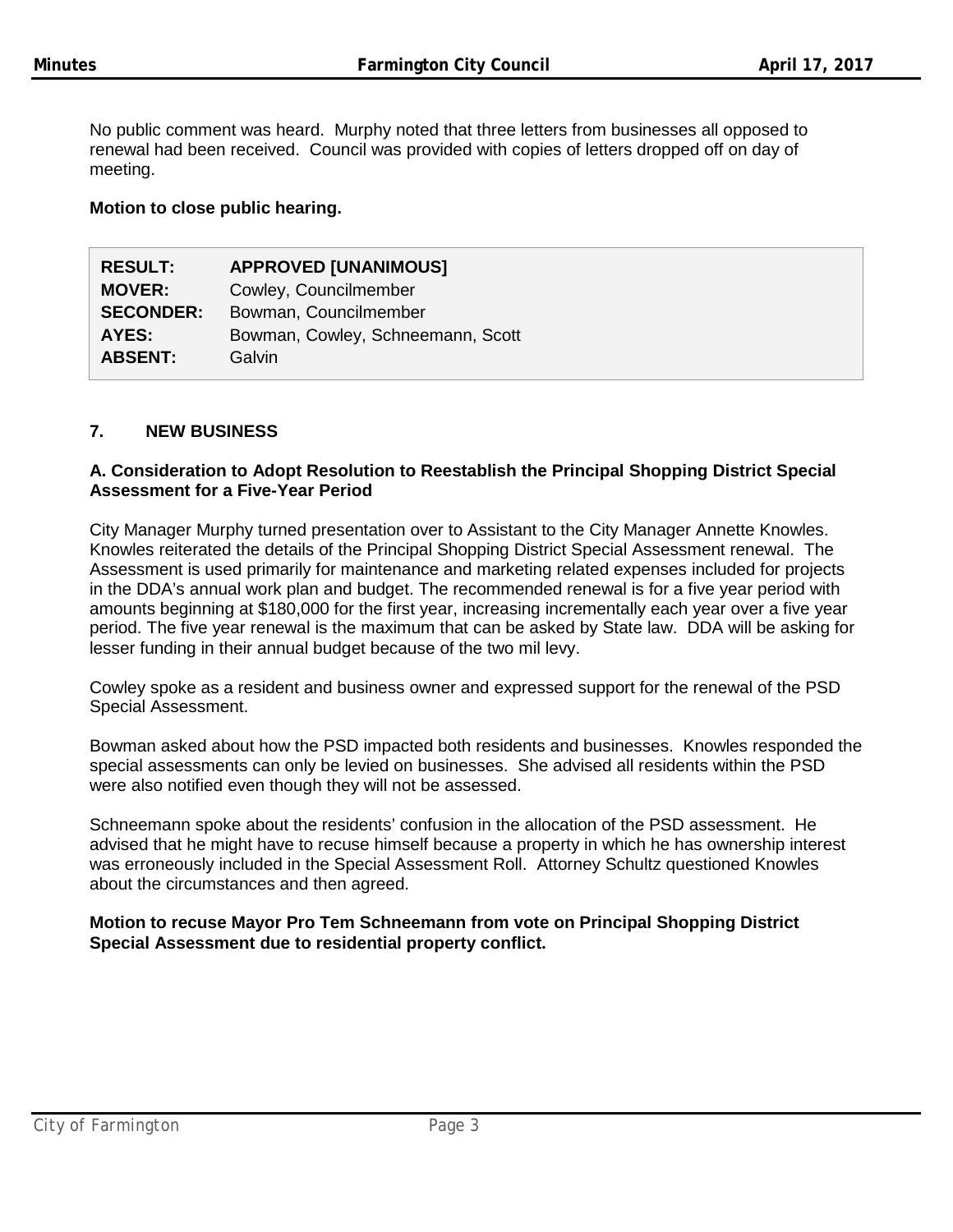| <b>RESULT:</b>   | <b>APPROVED</b>           |
|------------------|---------------------------|
| <b>MOVER:</b>    | Scott, Councilmember      |
| <b>SECONDER:</b> | Bowman, Councilmember     |
| AYES:            | Bowman, Cowley, Scott     |
| <b>ABSTAIN:</b>  | Schneemann, Mayor Pro Tem |
| <b>ABSENT:</b>   | Galvin                    |

**Motion to Adopt Resolution No.5 to Re-establish the Principal Shopping District Special Assessment for a Five-Year Period.** [SEE ATTACHED RESOLUTION].

| <b>RESULT:</b>   | <b>APPROVED [UNANIMOUS]</b> |
|------------------|-----------------------------|
| <b>MOVER:</b>    | Cowley, Councilmember       |
| <b>SECONDER:</b> | Scott, Councilmember        |
| AYES:            | Bowman, Cowley, Scott       |
| <b>ABSTAIN:</b>  | Schneemann, Mayor Pro Tem   |
| <b>ABSENT:</b>   | Galvin                      |

Roll Call: Cowley, Scott, Bowman

### **B. Consideration of Resolution to Accept Oakland County West Nile Grant**

Murphy provided background on the county grant and the current plan to eradicate mosquitos.

Bowman stated that she would personally spend as much as needed to eradicate mosquitos. Eudy stated he thought we had sufficient funding. Bowman asked about the ecological effect of anti-larvae briquettes and Eudy assured her that there is no problem with them.

**Motion to adopt resolution authorizing the City Manager to submit a reimbursement request to Oakland County in the amount of \$1,375.97 under the West Nile Fund program.** [SEE ATTACHED RESOLUTION].

| <b>RESULT:</b>   | <b>APPROVED [UNANIMOUS]</b>       |
|------------------|-----------------------------------|
| <b>MOVER:</b>    | Cowley, Councilmember             |
| <b>SECONDER:</b> | Scott, Councilmember              |
| <b>AYES:</b>     | Bowman, Cowley, Schneemann, Scott |
| <b>ABSENT:</b>   | Galvin                            |

### **C. Consideration of Resolution Amending Water and Sewer Connection Fees**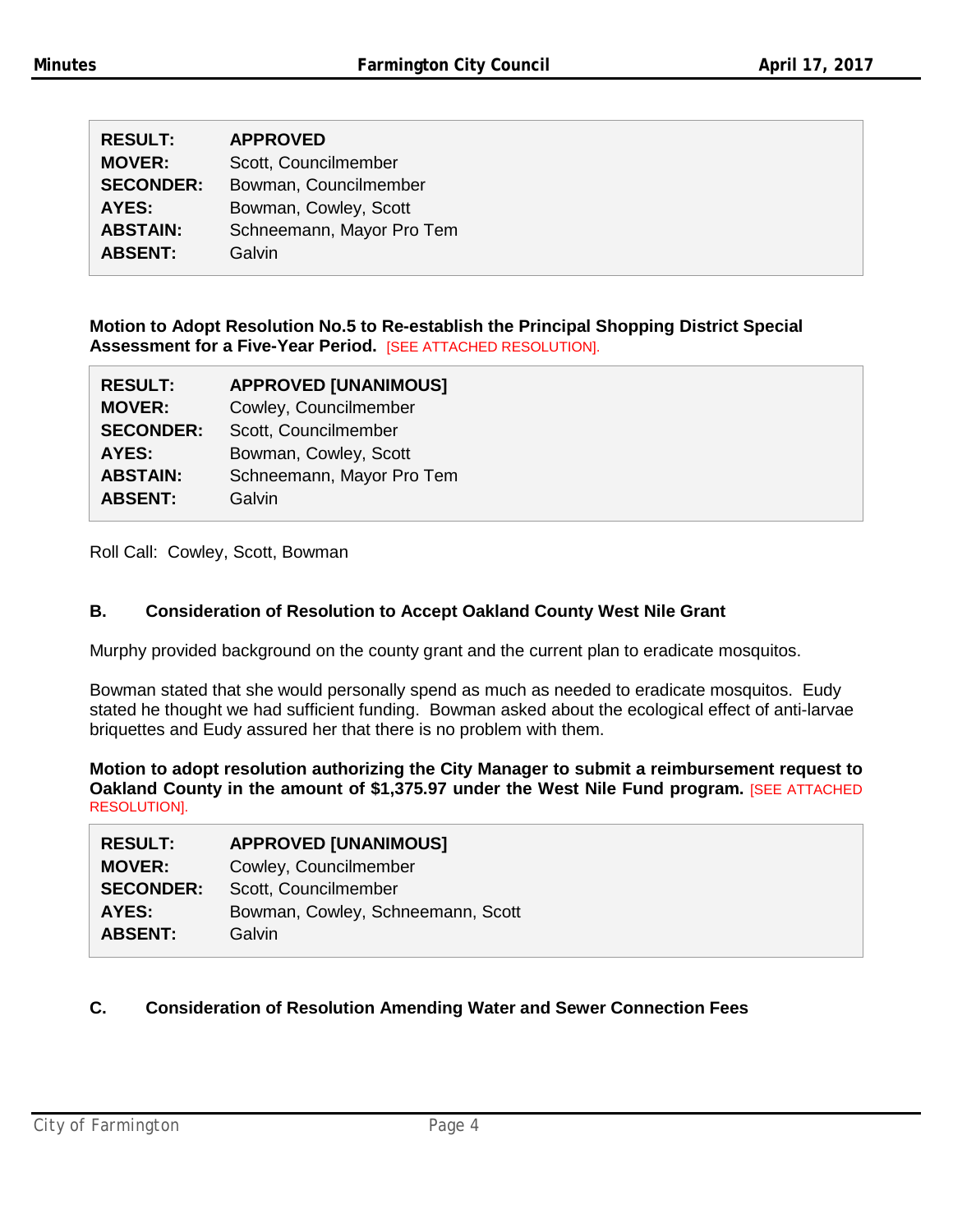Murphy explained the current residential water and sewer connection fee structure. He advised that the proposed increased fees are competitive with surrounding communities and would be more than fair.

Bowman confirmed with city administration that this increase is only for new development and that connection fees have not been raised in many years.

Scott concurred with Murphy's conclusions about comparables with other cities.

Schneemann stated an increase is long overdue.

**Motion to Approve a resolution amending water and sewer connection fees as presented.** [SEE ATTACHED RESOLUTION].

| <b>RESULT:</b>   | <b>APPROVED [UNANIMOUS]</b>       |
|------------------|-----------------------------------|
| <b>MOVER:</b>    | Bowman, Councilmember             |
| <b>SECONDER:</b> | Scott, Councilmember              |
| <b>AYES:</b>     | Bowman, Cowley, Schneemann, Scott |
| <b>ABSENT:</b>   | Galvin                            |

Roll Call: Scott, Bowman, Cowley, Schneemann

#### **D. Consideration to Accept Bid for the 2017 Farmington Sidewalk Improvement Program**

Present: Matt Parks, OHM

Eudy provided a status update on the sidewalk improvement program and discussed the process used to choose 2017 projects. He advised OHM, City Engineers, recommended awarding the contract to Audia Construction in the amount of \$88,496.75. He noted all three bids submitted were within \$7,000 of each other.

Responding to a question from Cowley, Parks stated the per square foot bid prices were competitive with last year's rates.

Scott commented on the close bids and noted that all neighborhoods on the program would be affected. He commended Eudy and his department for their preliminary work on this project.

Bowman appreciated that the Department of Public Services has "boots on the ground" walking all the areas that were under consideration.

Schneemann clarified that this program is strictly residential and requested the City also address sidewalks in the downtown in some way.

**Move to accept bids and award the 2017 Farmington Sidewalk Improvement Program to Audia Construction, 2985 Childs Lake Road, Milford, MI, in the amount of \$88,486.75, and include an \$8,8533.25 contingency (approximately 10%) for a total construction budget of \$97, 350.00.**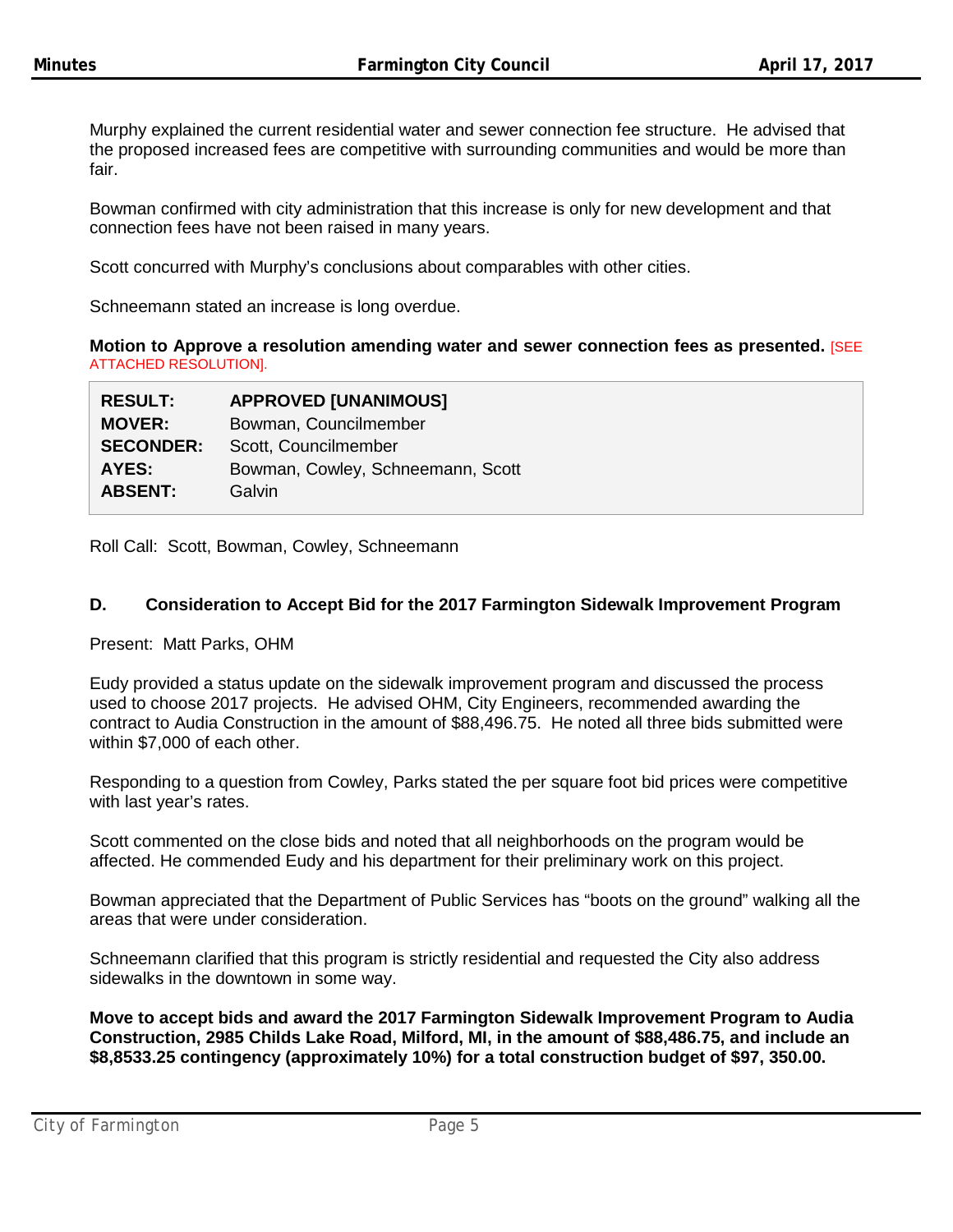| <b>RESULT:</b>   | <b>APPROVED [UNANIMOUS]</b>       |
|------------------|-----------------------------------|
| <b>MOVER:</b>    | Cowley, Councilmember             |
| <b>SECONDER:</b> | Bowman, Councilmember             |
| AYES:            | Bowman, Cowley, Schneemann, Scott |
| <b>ABSENT:</b>   | Galvin                            |
|                  |                                   |

Roll Call: Bowman, Cowley, Schneemann, Scott

### **E. Consideration to Approve Warner Mansion Renovations**

Present: Kim Shay, Mansion Director; Richard Graham, R. Graham Construction

Director Shay and Director Eudy presented plans for stabilizing the foundation of the back portion of the Warner Mansion. Eudy provided Council with a last-minute addendum to the contract requested by the City Attorney. He advised Graham Construction has agreed to the addendum. Eudy summarized the background information on the proposed Mansion repairs and the description of the planned project.

Responding to a question from Cowley, Eudy explained the proposed repairs to the foundation under the rear addition is a permanent fix and no future repairs should be necessary.

Bowman commented that she had received a tour of the rear of the house where the damage has occurred and noted it is dramatic. She stated that the Warner Mansion is a city icon and should be maintained, but questioned how the repairs will be funded.

Murphy stated a significant amount of the cost would be covered by proceeds from events over the last several years and donations made to the "Friends of the Mansion". Any additional funds required to cover the cost would come from an insurance fund established for cases where the City's insurance coverage does not cover actual cost.

Responding to a question from Scott, Eudy explained they made every effort to find ways to cut costs and still get the job done. He pointed out that R. Graham Construction, a local contractor, bid on this job because they want to become more involved in the community.

Matt Parks spoke to engineer and construction adjustments and referred to the addendum. He stated OHM is comfortable with the proposed changes and solution. He indicated that the prior proposals that came in over budget included trying to save the original cobblestone foundation, but that has been found not to be practical.

Responding to a question from Scott, Eudy assured council that the proposal submitted by R. Graham Construction follows all recommendations from city engineers.

Schultz noted amendments were made to the proposed agreement and Eudy indicated that he was in agreement with them.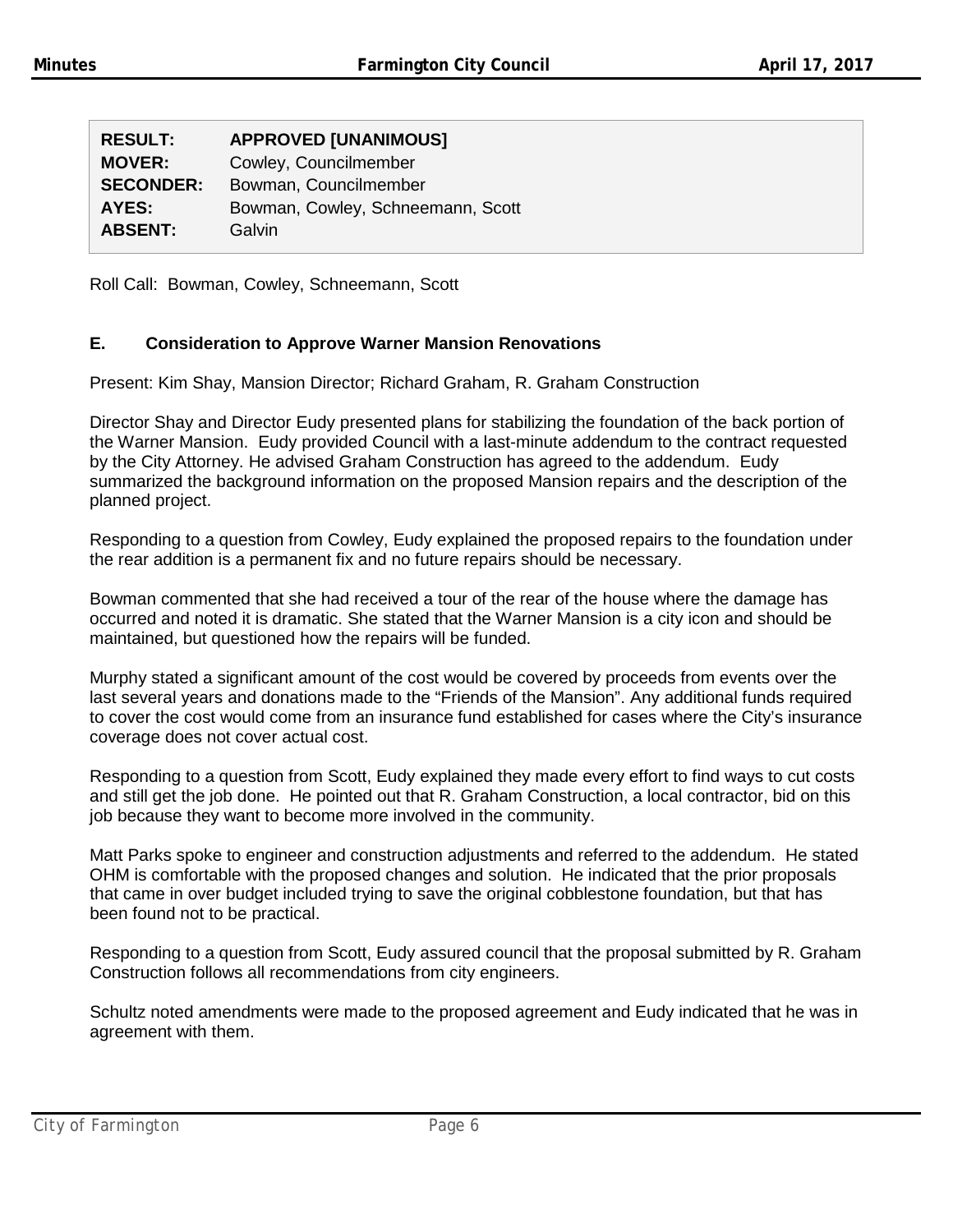Schneemann requested more information about the difference between the specifications from OHM and Graham Construction proposal. Shay clarified that the OHM specifications included two alternatives for construction: one using the original cobblestone, and one using more modern repair methods.

Discussion regarding the cost factor vs engineering concerns ensued. Richard Graham assured Council that the plans were unchanged from the original specifications. The contract is aligned with the original drawings, but materials have changed.

Responding to a question from Schneemann, Eudy confirmed that OHM would be conducting ongoing inspections of the renovation work, as well as the City Building Inspector and himself.

**Move to approve an agreement between R. Graham Construction, LLC, and the City of Farmington, in an amount not to exceed \$79,000, subject to the contractor and City obtaining insurance meeting minimum requirements identified by the City's insurance risk manager; and that the approval is subject to the contractor and the City entering into an Addendum to the contract addressing concerns raised by the City Attorney's Office and the City Engineer.**

| <b>RESULT:</b>   | <b>APPROVED [UNANIMOUS]</b>       |
|------------------|-----------------------------------|
| <b>MOVER:</b>    | Bowman, Councilmember             |
| <b>SECONDER:</b> | Scott, Councilmember              |
| AYES:            | Bowman, Cowley, Schneemann, Scott |
| <b>ABSENT:</b>   | Galvin                            |

Roll Call: Cowley, Schneemann, Scott, Bowman

## **8. DEPARTMENT HEAD COMMENT**

Eudy reminded Council that the Grand River resurfacing began earlier in the day at the eastern end of Farmington near Target. He enumerated a few restrictions and closures that would occur over the summer. He indicated MDOT will be posting detours, primarily to Freedom Road. He stated no work will occur during city events, except perhaps during one weekend of the Farmers Market.

Bowman commented about detour signs and asked what sort of signage will be posted. Eudy responded that MDOT has determined placement and timing of signage, and that social media will assist in educating residents about the plans. He stated Public Safety has been alerted to possible problems.

Cowley asked about specific dates of closures. Eudy responded the city will be receiving weekly updates that will be provided to both residents and businesses. Cowley suggested that the DDA give businesses as much forewarning as possible.

Scott asked if major work would be done early, or whether curb work and detail work would occur first. Matt Parks discussed the patching process and indicated it would be a progressive effort.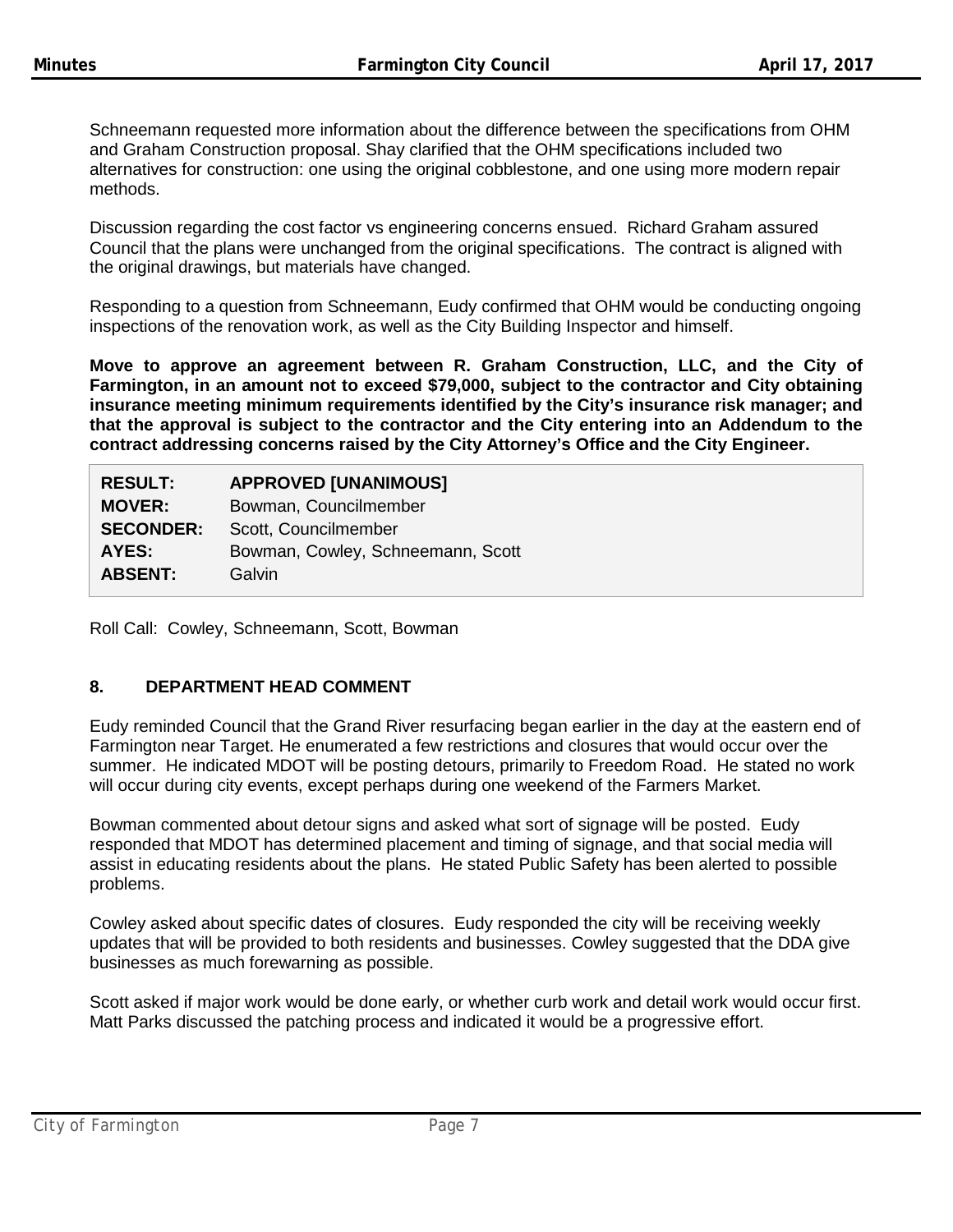Weber informed Council that the city employee manual has undergone major revisions along with reviews by department heads and city attorney. He indicated the final draft will be sent to the Council for review prior to asking for approval at the May 1, 2017 meeting. He commended Deputy Clerk Mary Mullison for leading the project and Deputy Treasurer Jaime Pohlman for her efforts as well, noting the many hours spent on this comprehensive and detailed project.

Murphy requested Council consider moving the time for the April 24, 2017 meeting from 7:00 PM to 6:00 PM, in order to allow more time for review of the proposed budget.

### **Motion to change the time for April 24, 2017 Budget Meeting from 7:00 PM to 6:00 PM and advise the public that it is an open meeting.**

| <b>RESULT:</b>   | <b>APPROVED [UNANIMOUS]</b>       |
|------------------|-----------------------------------|
| <b>MOVER:</b>    | Cowley, Councilmember             |
| <b>SECONDER:</b> | Bowman, Councilmember             |
| AYES:            | Bowman, Cowley, Schneemann, Scott |
| <b>ABSENT:</b>   | Galvin                            |

# **9. CITY COUNCIL COMMENTS**

Cowley spoke of budget considerations and the future. He stated he has heard a number of comments from the public, both pro and con, concerning the development of the Maxfield Training Center (MTC). He noted city revenue is tied to a residential appreciation strategy, and with the crash of residential property values there has been a sizable reduction in taxable base. He estimated that it will take another ten years to return to 2008 values and stressed that Farmington needs more revenue for capital improvements. He noted the challenge of finding funding for capital improvements, as well as legacy costs. He stated the operating expense budget is the most in need.

Cowley warned that these challenges will require a millage increase in the near future. He pointed out that the development of MTC will help to increase city revenue, but more similar projects are needed. He stated residents should understand that there are some tough decisions that will need to be made relative to services and taxes. If not those, then the city needs increased taxable revenue through shepherding growth with density. The challenge is how to keep Farmington the quaint and charming city everyone loves while maintaining financial stability. He recognized the excellent work of Chris Weber and his staff and David Murphy in assembling a five year budget forecast.

Bowman took a moment to thank Assistant to the City Manager Annette Knowles for her service to the city. She wished her well in her new position.

Scott supported Cowley's remarks regarding new development as the primary source of new revenue for the city. He cited a preview of the Downtown Master Plan at a recent Council meeting and the vision offered for the future of the downtown. He stated with no capital improvement budget, citizens need to take a hard look and figure out what future they want for the city. He noted there hasn't been much spending on capital improvements. He further noted the need to update our parks and improve amenities. He questioned how we are we going to pay for a parking plan. He pointed out the city is not getting sufficient funding from the state, so we have to step up financially if we don't want